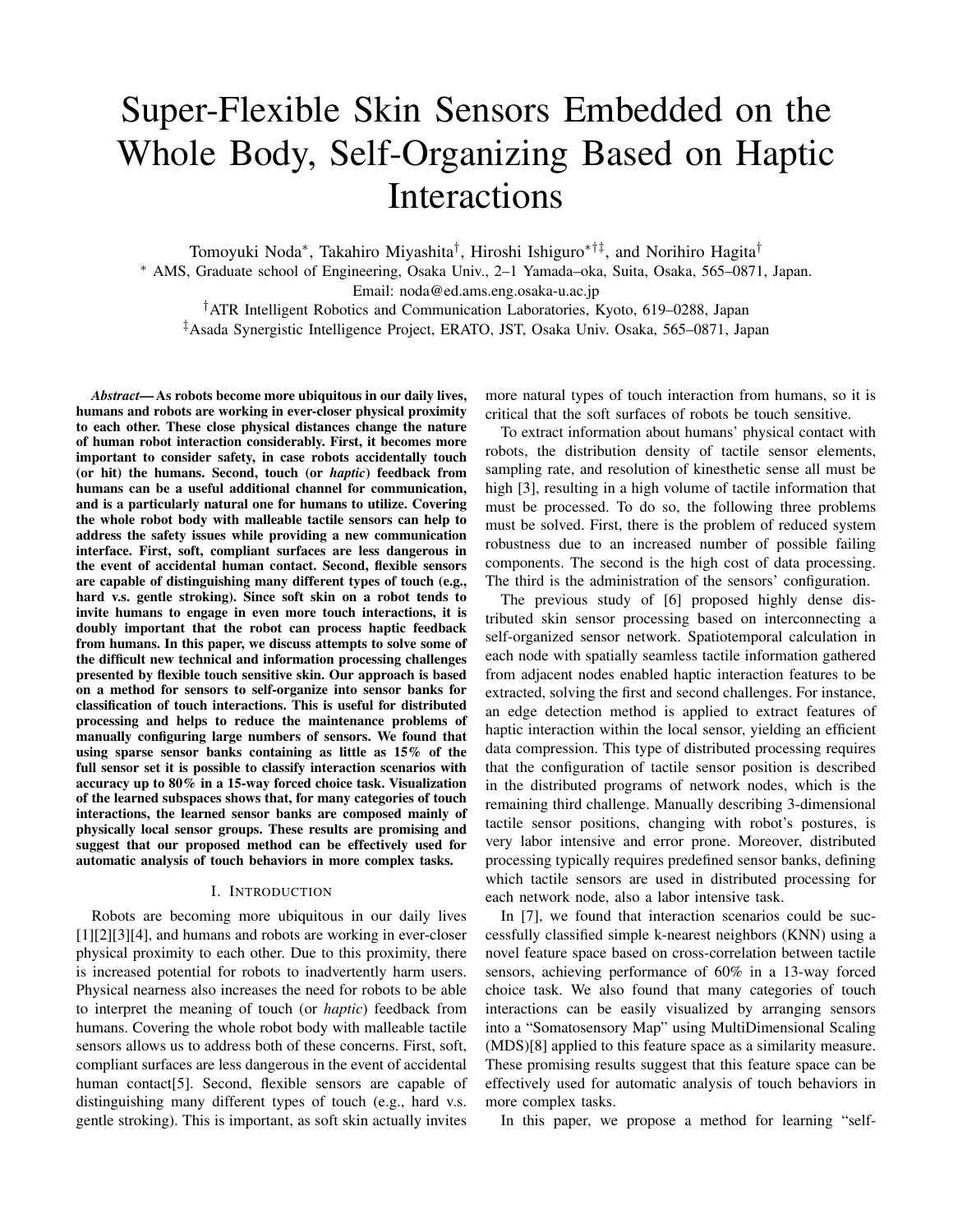organizing tactile sensors" using the feature space from [7] to solve the remaining third challenge. In the proposed method, a classifier is constructed using CLAss-Featuring Information Compression (CLAFIC) [9], a type of a subspace method, applied to a data set consisting of the full cross-correlation based feature space of [7]. Instead of directly using a learned subspace as the input for a classifier, we select the sensor pairs that are most "useful", i.e., have the highest relevance for the classifier output, to form a more compact sensor bank to be used as input to the classifier. Since now different sensor nodes are involved in different classifiers, it is possible to distribute processing around the body, which can be implemented as innetwork processing on the self-organizing sensor network [6]. We call each learned sensor bank a "self-organizing tactile sensor". We found that classifiers based on self-organizing tactile sensors could classify interaction scenarios with an accuracy of up to 80% in a 15-way forced choice task, a significant improvement over prior work. The learned subspaces can also be visualized in a "Somatosensory Map", showing sensor point distribution in a 2D plane.

The rest of this paper is organized as follows. In Section we II describe related work, and contrast our study with others. Section III describes the basic idea, and then details the proposed method for self-organizing tactile sensors. Section IV describes experiments dealing with human-robot haptic interaction used to construct a haptic interaction database. In section V, using the database, the performance of the proposed method is shown. Also, the learned subspaces are visualized in the Somatosensory 2D Map. Section VI discusses the results, and Section VII concludes.

## II. BACKGROUND AND COMPARISONS

Prior work on studies of robots with tactile sensors has tended to focus on the development of the physical sensors and transmitting sensor data. For instance, [10] proposes a Large-Scale Integration (LSI) technique for processing data from tactile sensors. Iwata et al.[4] demonstrated physical interaction with users via a skin equipped with 6-axis-kinesthetic sensors. Pan et al. [11] and Inaba et al.[2] described tactile sensors using electrically conductive fabric and strings as a wholebody distributed tactile sensor for humanoid robots. And Shinoda et al.[12] proposed a wireless system for transmitting tactile information by burying wireless sensors under the robot "skin." Thus so far, this research is mainly limited to the problems of collecting tactile information, and solving the necessary wiring and physical implementation problems.

Compared to other sensory modalities such as vision and audio, relatively little prior work has been done on processing haptic interaction from incoming tactile sensor signals. Miyashita et al. [1] estimated user position and posture in interaction using whole-body distributed tactile sensors. Naya et al. [3] classified haptic user interaction based on output from tactile sensors covering a robot pet. Francois et al. [13] also classify different two touch styles, namely "strong" and "gentle". Though the above research classifies human-robot interaction using tactile sensors, these and other prior studies have not to our knowledge been successful in classifying several haptic interactions while robots are interacting with users.

Pierce and Kuipers [14] proposed self-organizing techniques for building a "cognitive map", which represents knowledge of the body corresponding to physical position of sensors. This map shows the position of each sensor installed on the surface of a robot. However, this method will not work out for a robot having high degree of freedom and soft skin because the positions of the tactile sensors in 3-d "world" coordinates dynamically change during an interaction. Rather than construct spatial maps to acquire physical sensor positions our objective is to use, interpret and visualize underlying haptic interaction features.

Kuniyoshi et al. [15] proposed a method for learning a "Somatosensory Map," showing the topographic relationship of correlations between incoming signals from tactile sensors distributed on the whole body surface of a simulated baby. In their somatosensory map highly correlated sensor points are plotted on a 2D plane close to each other. As the result, the map showed the structure of robot body parts rather than the physical sensor positions as in Pierce and Kuipers[14].

In this paper, our goal is similar to that of [15], so that highly correlated sensor points will be located close to each other, and thus we keep the name "Somatosensory Map[15]." However, we use a different technique to acquire the map, and use realworld human-robot interaction rather than a simulated baby. Moreover, we attempt to classify haptic interactions using correlations between incoming signals from tactile sensors distributed on the whole body surface.

## III. SELF-ORGANIZING TACTILE SENSOR METHOD TO DECIDE SENSOR BOUNDARIES

## *A. Basic idea*

Suppose that N tactile sensors are implemented on a robot, and that *i*-th tactile sensor stream during one human-robot interaction is called  $S_i$  ( $i = 1, ..., N$ ) where  $S_i$  is a vector of the *n* time-step sampling result of the sensor outputs  $(S_i =$  $\{(S_i)_1, \cdots, (S_i)_n\}, (S_i)_t \in \mathbb{R}$ ). Features need to be extracted from this time series of the data stream. However, less work has been done on processing tactile features than on audio or vision. In conventional works[3][13], since the data are high dimensional, summary statistics, such as mean, standard error, minimum, max, and coefficients of fast Fourier transformation, are computed from one sensor or all of the sensors to be used as features. A feature space defined from one sensor will not be enough when several sensor are activated by touches, e.g., distinguishing a finger tap from a hand tap or a tickle. On the other hand, the feature space computed from combining all the sensors is less robust, since the features could be drastically changed if e.g. one sensor is broken. Feature space defined from several sensors, at least from two sensors, could be an effective happy medium.

We proposed a feature space using cross-correlations computed from sensor pairs, satisfying the above condition, in [7]. The cross-correlation is one important statistics in human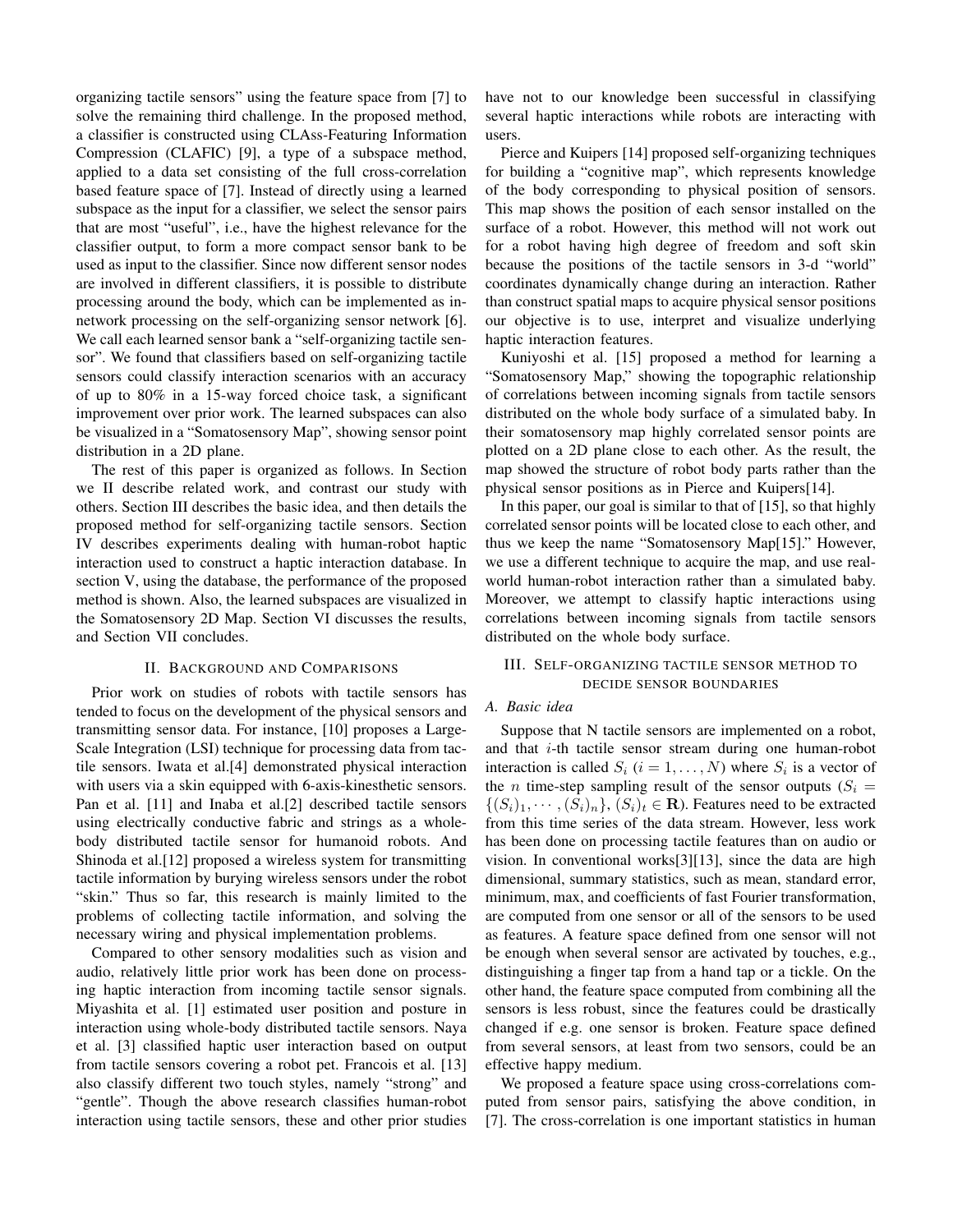tactile system – Dince et al.[16] reported that discrimination ability of the two point stimulus is improved when correlated stimulus is added continually to two close separated point of a human finger. In fact, the visualization results of our feature space, i.e., the Somatosensory Map, show characteristics of many categories of touch interactions[7] by arranging sensor point. Fig. 7 is the Somatosensory Map made from a 2 minute interaction between human and a robot. This presentation simplifies the haptic interaction; e.g., distinctive sensor point cluster of both arms' sensors are to the result of subject touching the robot's arms at the same time.

The cross-correlation based feature space has another advantage that the choice of sensors to be included in a sensor bank for a certain computation can be decided via the elements used in the classifier's selected subspace. Often the useful subspace is composed of combination of sensors located in close spatial proximity, since distant sensors usually have low correlated signals and thus have less mutual information than adjacent sensors.

#### *B. Feature space*

A feature vector **a** is computed from the cross-correlation matrix defined by equation (2) as follows:

$$
\mathbf{a} = (\underbrace{R_{(1,2)}, \cdots, R_{(1,N)}}_{N-1}, \underbrace{R_{(2,3)}, \cdots, R_{(2,N)}}_{N-2}, \cdots, \underbrace{R_{(N-1,N)}}_{1})^t
$$
\n(1)

where  $R_{(i,j)}$  is cross-correlation matrix element at  $(i,j)$  between *N* sensors, i.e.,

$$
R_{ij}(S_i, S_j) = \frac{C_{ij}}{\sqrt{C_{ii}C_{jj}}}
$$
  $(-1 \le R_{ij} \le 1)$  (2)

where

$$
C_{ij} = \sum_{t=1}^{n} ((S_i)_t - \bar{S}_i) ((S_j)_t - \bar{S}_j)
$$
 (3)

is cross variation of  $(i, j)$ , and  $\overline{S}_i$  is average of time series data  $S_i$ .

## *C. Overview*

We construct a classifier for detecting haptic interaction between robot and human uses the CLAFIC method[9], a type of subspace method. This method represents each class as eigenpairs computed from a training data set. The subspace method starts from an idea of Watanabe et al.[9] that, as the feature space grows, the data set will converge to a limited small subspace. The CLAFIC method approximates this subspace with eigenpairs. Since the feature space defined in III-B is also a high dimensional space of  $O(N^2)$ , feature vectors of a data set should also be restricted mostly to a limited feature subspace.

In our proposed method, a dimension reduction of the extracted subspace is additionally applied by selecting base vectors having large inner product values. The classifier output is then calculated from a selected subspace consisting of only a few base vectors chosen from cross-correlation elements of the coefficient  $R_{ij}$  computed from all sensor pairs. Hence, this subspace and feature selection results in useful subsets of sensors that can be used to distribute processing. Since these subsets are found automatically, we call this method finding "self-organizing tactile sensors".

## *D. CLAFIC method*

Fig. 1 shows the overview of classification. At first, a data set  $X_k$  is prepared from  $p_k$  feature vectors  $(a_k)$  computed from a time series of sensor streams labeled as a class  $k$  ( $\stackrel{def}{\equiv} \omega_k$ ), where  $p_k$  is the number of training data set. Thus

$$
\mathbf{X}_k = \{\mathbf{a}_{k1}, \dots, \mathbf{a}_{kp_k}\}\tag{4}
$$

The approximated subspace of CLAFIC method begins by performing singular value decomposition (SVD):

$$
\mathbf{X}_k = \mathbf{U} D_\lambda \mathbf{V}^t \tag{5}
$$

where the columns of **U** is left singular vectors;  $D_{\lambda}$  has singular values and is diagonal; and  $V^t$  has rows that are the right singular vectors. We perform a forward feature selection of singular vectors to perform classification using a low dimensional subspace. First, we arrange the vectors obtained from the SVD performed only on data from class *k* in decreasing order of the  $((d_k)_1, (d_k)_2, \cdots, (d_k)_{smallest})$ singular values, and compute a discrimination function *DF<sup>k</sup>* of class *k*, which takes input an unknown vector **x**, and computes

$$
DF_k(\mathbf{x}) = \sum_{j=1}^{m} (\mathbf{x}^t \mathbf{u}_{kj})^2
$$
 (6)

using only the first *m* vectors, where  $\mathbf{u}_{ki}$  is a left singular vector derived only from data in class *k*. We choose *m* by starting at  $m = 1$  and increasing m until the cumulative contribution ratio in eq. 6 exceeds a threshold value  $C_1$ . The output of the discrimination function corresponds to the square of the length of an unknown vector orthographically projected onto the low dimensional subspace. The classifier outputs the class name which has maximum *DF* output.

$$
\max_{k=1,\cdots,c} \left\{ DF_k\left( \mathbf{x} \right) \right\} = DF_l\left( \mathbf{x} \right) \Rightarrow \mathbf{x} \in \omega_l \quad (7)
$$

Using the fidelity value  $\tau$  as Watanabe et al. proposes[9], the unknown is vector classified as "unknown" class if the maximum *DF* is not significantly difference from the second maximum *DF*, i.e., if

$$
\frac{DF_l(\mathbf{x})}{\max_{k \neq l} \left( DF_k(\mathbf{x}) \right)} > 1/7
$$
\n(8)

evaluates to "false", the classification is "unknown".

#### *E. Learning Sensor Banks*

A sensor bank for a classification task is decided by selecting a useful subspace that has high relevance for the classifier. As equation (6) shows, the output of the classifier is composed of inner products. Considering the  $\mathbf{u}_{ij}$  elements are weights for the unknown vector elements, if a *p*-th element  ${ \{u_{ij}\}}_p$  is close to 0, the element  ${ \{x\}}_p$  could be ignored. In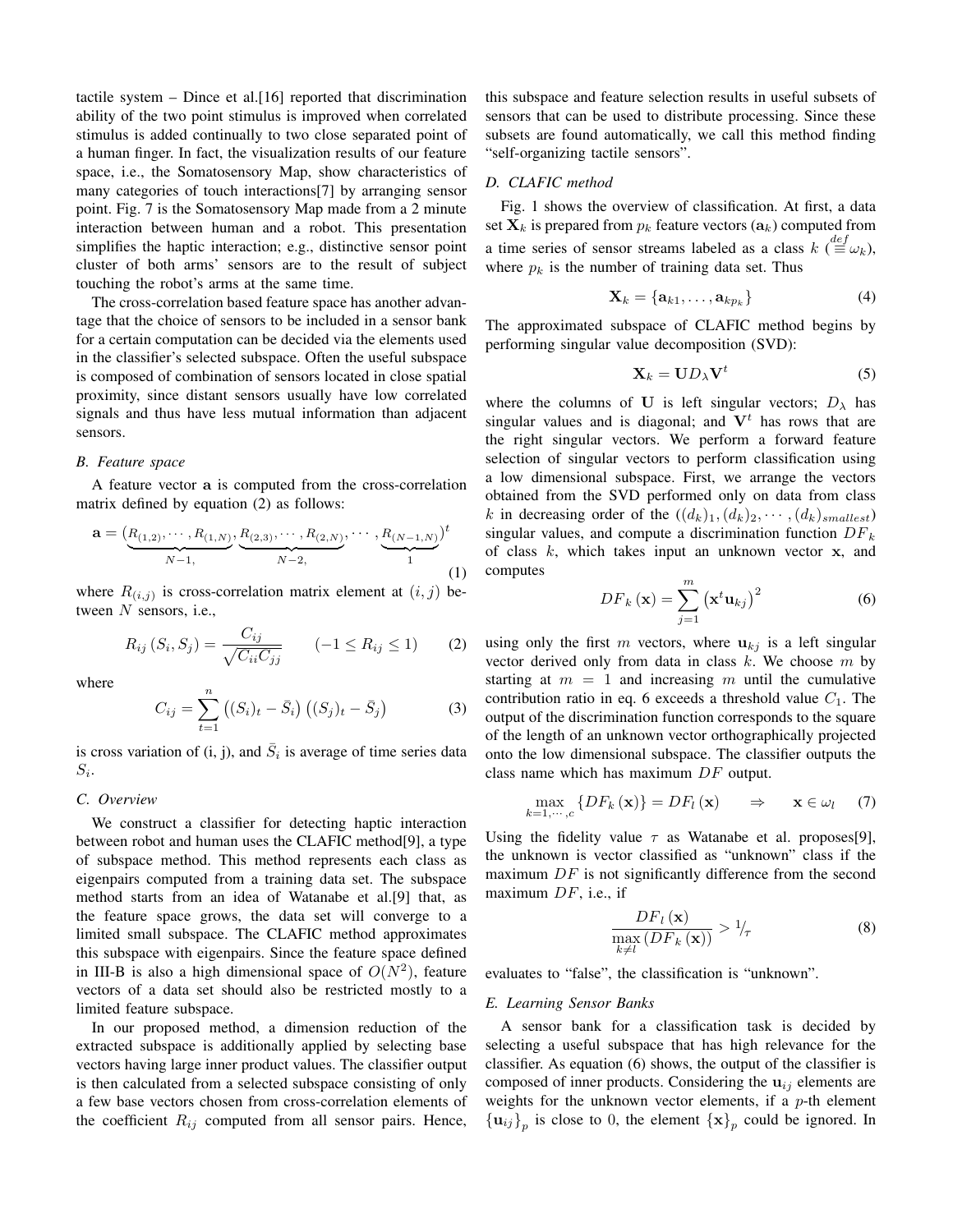computer vision, Ishiguro et al.[17] has proposed this type of idea, describing it as a form of "attention control".

Let  $\tilde{\mathbf{u}}_{ij}$  be an approximated subspace ignoring the all elements close to 0, where all  ${\{\mathbf{u}_{ij}\}}_p$  smaller than  $C_2$  are simply replaced by 0. Now we construct approximated discrimination function  $DF_k^*$  (**x**) as follows.

$$
DF_k^{\ast}(\mathbf{x}) = \sum_{j=1}^{m} (\mathbf{x}^t \mathbf{u}_{kj}^{\ast})^2
$$
 (9)

where  $\mathbf{u}_{kj}^*$  are assumed to be nearly orthogonal, and are  $\text{normalized } (\mathbf{u}_{kj}^* = \tilde{\mathbf{u}}_{kj}/\left\|\tilde{\mathbf{u}}_{kj}\right\|).$ 

The approximated discrimination function  $DF_k^*$  (**x**) is also composed of inner products of  $\mathbf{u}_{kj}^*$  and **x**, however now we need to know only the *q*-th elements ( $\{x\}_q$ ), where

$$
\left\{ q: \left\{ \mathbf{u}_{kj}^* \right\}_q \neq 0 \right\} \tag{10}
$$

From the definition of feature space in equation (1), only elements  $\mathbf{R}_{(r_q, s_q)}$  need to be computed, where  $(r_q, s_q)$  is a sensor pair needed to compute *q*-th element  $\{x\}_q = \mathbf{R}_{(r_q, s_q)}$ . These sensor pairs define whether the sensor is used or not used in the sensor bank, facilitating distributed processing, since each classifier only needs a subset of sensors.



Fig. 1. Overview of the classification

#### *F. Somatosensory Map*

To visualize feature vectors and sensor banks, we define dissimilarity as  $d_{ij}$  converted from the coefficient of the crosscorrelation matrix  $R_{ij}$  with the following equation (11),

$$
d_{ij}(R_{ij}) = -\log(|R_{ij}|). \qquad (0 \le d_{ij} \le \infty) \tag{11}
$$

This dissimilarity definition defines a "distance" between  $(i, j)$  sensors, i.e., higher correlated (or negatively correlated) sensor pairs have smaller dissimilarity. (Note that it does not satisfy all properties of a true distance notion.) Since the selfcorrelation coefficient is always 1, the dissimilarity with itself is always 0, i.e.,

$$
d_{ii} = 0. \t(S_i \neq constant) \t(12)
$$

In the Somatosensory Map, the *N* sensor points are arranged into a 2D map using MDS[8] based on the dissimilarity definition of the equation (11). This 2D map can be used to visualize a vector of the cross-correlation feature space, e.g., fig. 7 is the Somatosensory Map plotted using a feature vector during a human-robot interaction[7]. In section V we apply this method to  $\mathbf{u}_{ij}$  to interpret experimental results.

TABLE I

|  | SCENARIO BASED DEFENITION OF THE INTERACTION CLASSES |  |  |  |
|--|------------------------------------------------------|--|--|--|
|  |                                                      |  |  |  |

| Class name      | Approaching a person     |                |
|-----------------|--------------------------|----------------|
| $(\text{step})$ |                          | $(C_1 = 0.15)$ |
| class1          | "Hello."                 | 4              |
| class2          | "Let's shake hands."     |                |
| class3          | "Nice to meet you."      | 5              |
| class 4         | "What's your name?"      | 5              |
| class 5         | "Where are you from?"    | 5              |
| class 6         | "let's play!"            | 5              |
| class 7         | "Do you think I'm cute?" | 4              |
| class 8         | "I wish you'd pat me     | 3              |
|                 | on the head"             |                |
| class9          | "Whee!"                  | 6              |
| class10         | "I want to play more."   | 5              |
| class11         | "Tickle me."             | 7              |
| class12         | "That tickles!"          | 3              |
| class13         | "Thanks"                 | 4              |
| class14         | "Give me a hug."         |                |
| class15         | "Bye-bye!"               |                |





(a) Robovie-IIF (ATR) (b) Tactile sensor network consisting of an RS422 bus network via which nodes are connected to a host PC

Fig. 2. Overview of our tactile sensor system

#### IV. EXPERIMENTS

## *A. Hardware*

The hardware on which we are testing our proposed technique is detailed below. Fig. 2 shows an outline of the hardware for the experiments described in this section. Fig. 2 (a) shows the communication robot Robovie-IIF[20], provided with high-density soft tactile sensors and a sensor network consisting of a RS422 bus network via which nodes connected to a host PC (Fig. 2(b)). Fig. 3 shows the structure and materials of the skin sensors installed on the Robovie-IIF surface, and Fig. 4 is the location of embedded piezofilms.



Fig. 3. Architecture of skin sensor devices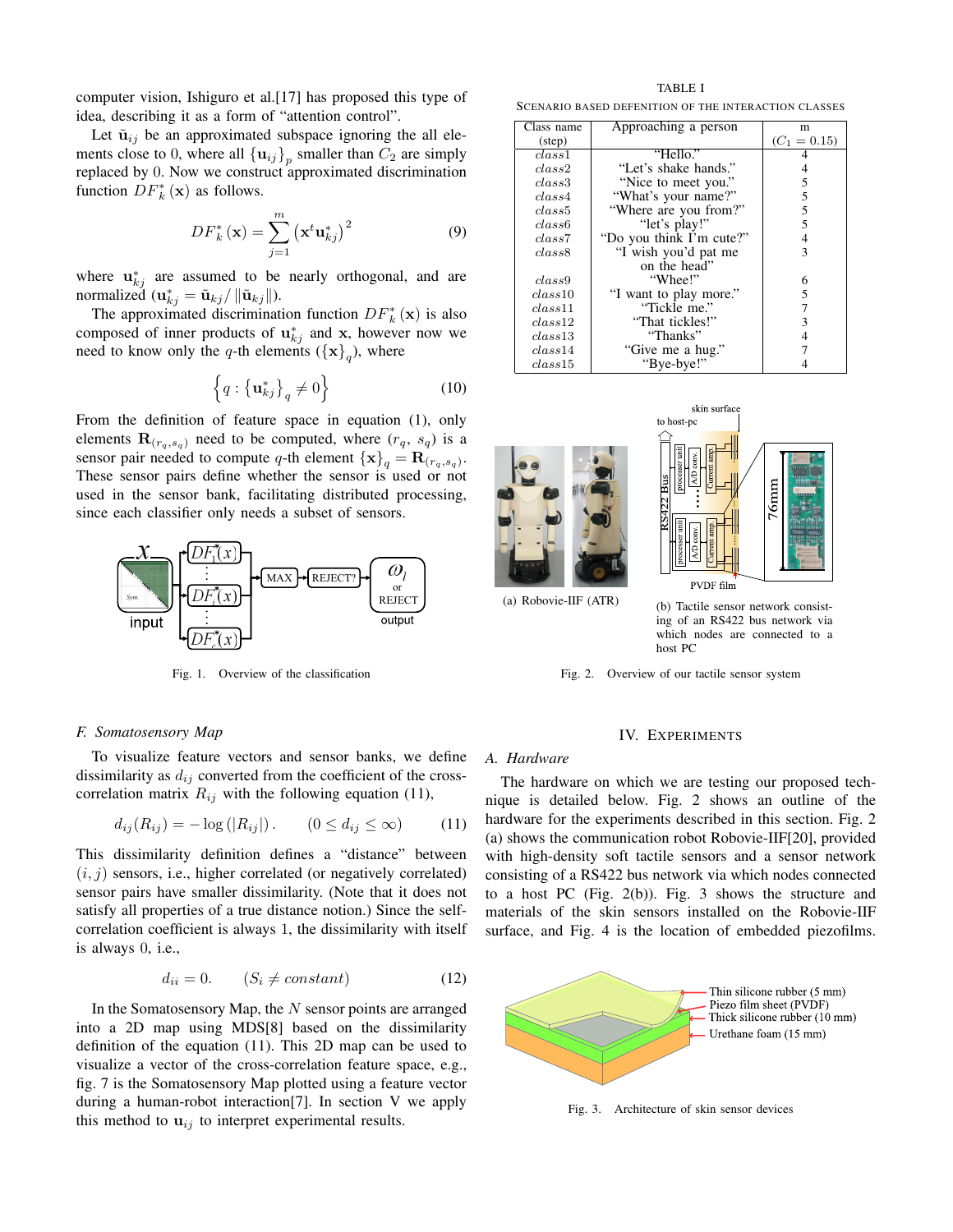

Fig. 4. Position of the skin sensors (PVDF films) on the deployed surface of the Robovie-IIF



Fig. 5. Observed haptic interactions between the robot and the visitors at Osaka Science Museum May. 2005

274 Piezofilms (3 cm  $\times$  3 cm, or 5 cm  $\times$  5 cm) are embedded in soft silicone rubber. Sampling time for the 16 bit A/D converter is set to 100 Hz, and tactile sensor outputs are read to the host PC of Robovie-IIF at every sampling. Using this hardware, we conducted two experiments detailed below and shown in Fig. 5 and Fig. 6.

## *B. Field experiment*

Our research group conducted several events in the Osaka Science Museum with socially interactive robots[19]. The first experiment is a field experiment during the event named "Let's play with Robovie". In the event, the Robovie-IIF was displayed in the Osaka Science Museum during May 2005. We asked visitors to play with the Robovie-IIF and with the goal of investigating what kind of haptic interaction can be realized between humans and the Robovie-IIF. Figs. 5 (a) to (c) show the three haptic interactions such as (a) Patting on the head, (b) Hug and (c) Touch the robot body, observed in this experiment. From these observations we designed a "haptic interaction scenario" for a second experiment to encourage human-robot interaction in which we expected subjects to touch Robovie-IIF, detailed below. Table I shows the interaction scenario stages. Each stage in the scenario consists of the control rule



(a) "I wish you'd pat me on the head." (b)"Tickle me." (c) "Give me a hug."

Fig. 6. Observed subject's behaviors in each step of the scenario during the experiment for database construction

that the Robovie-IIF tries to sustain interest of a subject to keep interaction going and proceeds to the next stage after finishing each interaction. (See "approaching a person" of Table I.)

## *C. Construction of the haptic interaction database*

In a second experiment, using a "Wizard of OZ" method [18] based on the scenario-based rules described in Section IV-B, Robovie-IIF is controlled by an experimenter with several monitoring displays. We expect the robot to be touched by subjects during these interactions. We constructed a scenario based interaction database which includes the monitoring videos, all of the tactile sensor signals, the command signals sent to control the robot, with all data time stamped using a common clock.

Each subject was asked to interact with Robovie-IIF in 3 trials separated by 10 minutes each. There were a total of 48 subjects, 24 males and 24 females, all of them college students. Each trial took around 5 minutes and was set up with the same condition except for the subject's position at the start of the scenario. These positions were each 2*m* away from Robovie-IIF, at 45 degrees to the right, 45 degrees to the left, and 0 degrees (where 0 degree is defined as in front of the robot). We asked the subjects to simply play with Robovie-IIF (which has a child-like voice and uses other cues to encourage humans to treat it as a child), and explained to them before each trial the following rules: (1) The subjects can touch the whole body of Robovie-IIF, (2) The subjects are required to listen carefully to what Robovie-IIF is saying, and (3) The subjects are required to be close to the robot in order to turn on the robot by touching it at the start of each trial.

Fig. 6(a) to (c) show the observed haptic interactions in the experiment, such as (a) "I wish you'd pat me on the head." of *class*8, (b) "Tickle me." of *class*11 and (c) "Give me a hug." of *class*14. Excluding approximately 24 cases in which there were technical difficulties, approximately 120 cases of data were acquired to form a "haptic interaction database" of data collected from real interaction scenarios. Segments of the tactile sensor data are automatically clipped and labeled using the time stamps for when each scenario stage (as defined in Table I) begins and ends. Thus, unlike previous work in which interaction segments were hand-labeled by an experimenter,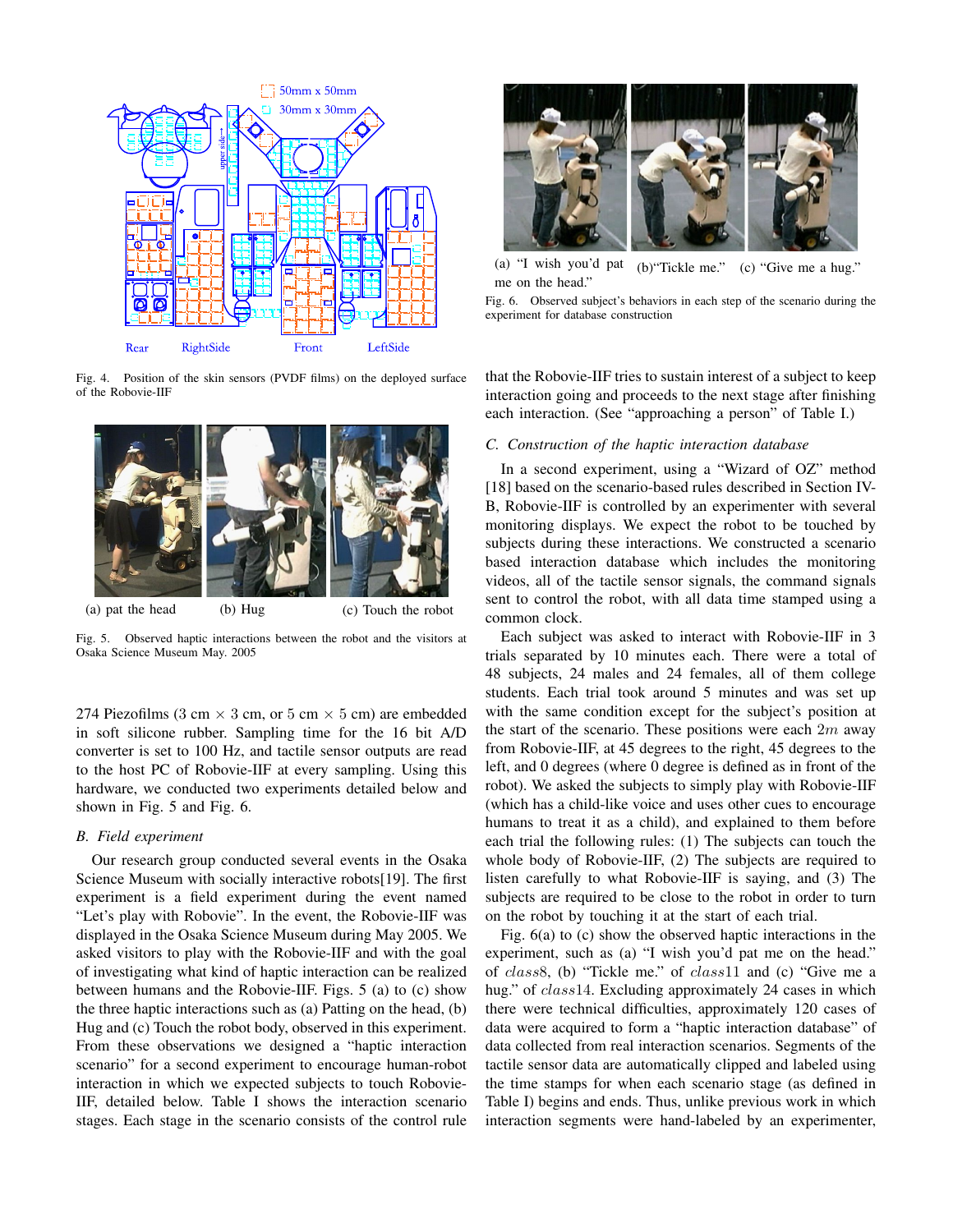we do not perform any manual coding of the data.

## V. RESULTS

To emphasize the tactile sensor data when subjects touch the robot, we prepared  $\hat{S}_i$  from the output of tactile sensors as shown in the equation (13) since our database includes lots of information caused by the robot movements.

$$
\hat{S}_i = \left\{ \begin{array}{l} S_i, \left( \left| S_i - \bar{S}_i \right| > \sigma_i \right) \\ \bar{S}_i, \left( \left| S_i - \bar{S}_i \right| \le \sigma_i \right) \end{array} \right\} \tag{13}
$$

where  $S_i$  is the *i*-th sensor output, average of time series data of  $S_i$  is  $\overline{S}_i$ , and standard deviation of  $S_i$  is  $\sigma_i$ . If the absolute difference between  $S_i$  and  $\overline{S}_i$  is smaller than standard variation  $\sigma_i$ ,  $S_i$  is replaced by the average  $\overline{S}_i$ . In this section, all of the results are from  $\hat{S}_i$ .

Fig. 7 shows the 2D Somatosensory Map obtained from a cross-correlation matrix of each tactile sensor during an interaction in a field experiment between the Robovie-IIF and a subject (Fig. 5 (c)). Figs. 8 and 9 show the results of Leave-One-Out cross validation tests for evaluation of the classifier using the K-nearest neighbor (KNN) method  $(k = 3)$  and the currently proposed method, respectively, on the whole dataset. Figs. 9 through 12 show the results of choosing different values of  $C_1$  and  $C_2$  using the proposed method. In these figures, *class k* ( $k = 1, \ldots, 15$ ) corresponds to the classes defined in Table I. For example, the data set labeled *class*2 consists of tactile sensor data collected between the time when the start command of *class*2 ("Let's shake hands") was sent to the Robovie-IIF and the time when the start command of *class*3 ("Nice to meet you") was sent. (The data sets include some cases in which subjects did not deliver expected interaction.) As can be seen in Fig 8, the KNN method achieved classification of over 60% for many haptic interactions such as *class*2, *class*6, *class*7, *class*8, *class*11, and *class*15, using only the correlation patterns of all tactile sensors.

Fig. 9 shows the correct recognition rates for the proposed method, while figure Fig. 10 shows the "false alarm" rate, computed for each class as the number of times an example was incorrectly classified as belonging to that class, divided by the number of examples that actually belong to that class (thus these numbers can be greater than 1). For these experiments, the fidelity value  $\tau$  was experimentally fixed to be 0.95, which did not change the recognition rate but improved the false alarm rate. Each figure has 6 conditions that are in the set  $\{(C_1, C_2): C_1 = 1, 0.15 \, C_2 = 0, 1, 2\}$ . The number of orthogonal base vectors (that are left singular vectors,  $\mathbf{u}_{ij}$ ) is decided by the parameter  $C_1$ , shown in Table. I. The parameter  $C_2$  determines the reduction of size of the feature space, e.g., the reduced feature space in case  $C_2 = 0, 1, 2$  were 0%, around 80 *−* 85%, and around 94 *−* 96%, respectively.

The proposed method improved classification to 80% for most haptic interactions, including *class*1, *class*2, *class*6, *class*7, *class*9, *class*11, *class*14, and *class*15 when using  $(C_1, C_2) = (0.15, 0)$ . This performance was almost the same as for  $(C_1, C_2) = (0.15, 1)$ , which used only 15% of the

feature space. When the feature space size is reduced to 5% in the condition  $(C_1, C_2) = (0.15, 2)$ , performance is still as high as 60% for haptic interactions of *class*1, *class*8, *class*11, and *class*15 (note that random, "by chance" performance is less than 7%).

Fig. 11 shows the result of the feature space reduction. Elements of vector  $\mathbf{u}_{81}$  are arrayed onto a matrix of the same size as a cross-correlation matrix, and large weighted cross-correlation elements are visualized with darker (more black) colors. Adjacent tactile sensors usually have closer numbers, and are displayed as square line boxes corresponding to their part names. As expected, the useful feature spaces are composed mostly of adjacent sensor pairs. The boxes shown, which include several highly weighted elements, are the result of self-organizing results corresponding to the boundaries of tactile sensors. These self-organizing results are also shown in Fig. 12 (a) and (b), which shows the arrangement of sensors in a 2D Somatosensory Map using  $\mathbf{u}_{(8)1}$  and  $\mathbf{u}_{(11)1}$ . Closer sensor pairs have larger weight in their cross-correlation element. Fig. 12 (a) shows that head sensors, probably touched in the "pat me" interaction, are clustered apart from other sensors. Fig. 12 (b) also clustering of the front side of the body (F-body) and of the left and right side of the body (LSidebody and RSide-body), which are often touched together in the "tickle" interaction. Note that these results do not make use of any knowledge about the spatial position of sensors but only using sensor streams from the whole robot body.

## VI. DISCUSSION

Comparing our Somatosensory Map with previous work [14][15], we found that haptic interactions form clusters in the map that often can be grouped by body part. Using this representation for human-robot interaction we achieved good classification results for those interaction categories in which there was some human touching. In previous work for classification of haptic interaction [3][13], the data sets for learning classifiers were hand labeled by the experimenter. In our case, the database is self-labeled during scenario based interactions. The label of each data point is based on what the current designed scenario is, rather than given *post-hoc* by the experimenter asking subjects to touch the robot. We assume this is a more natural and practical database construction.

The Somatosensory Map shows large weighted elements mainly between spatially-localized sensors. This is consistent with the idea of Watanabe et al. that, as the feature space grows, data sets converge to limited subspaces. Additionally, the learned subspace was composed mainly of adjacent sensor pairs in the tactile system, as seen in Fig. 11. Thus, the CLAFIC method is able to achieve higher classification performance even when using smaller subspaces of 15% size. In fact, performance of 80% classification was achieved, improving over the KNN method of 60%, despite a much more challenging evaluation than in previous work. Instead of using static objects consisting of tactile sensors, we constructed the database from real human robot interactions. Since the robot has malleable tactile sensors embedded under soft skin,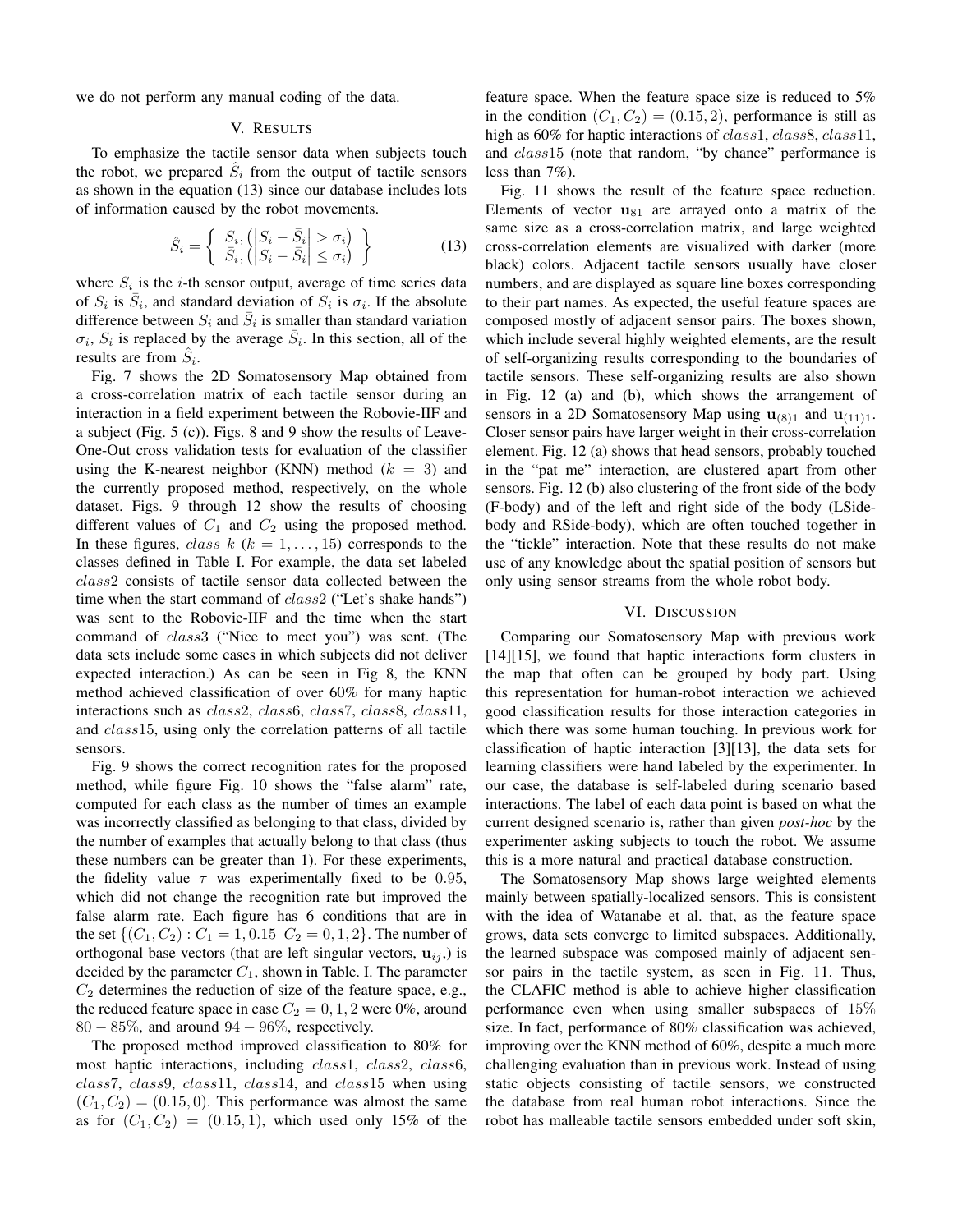and the robot is moving during the experiment, it is possible that the results come from the classification of self-sensations provided by self-movements. However, it seems like more classification is provided from subject's touches, because the recognition rate of the classes that we don't expect to see subject's touches had low recognition rates. Nevertheless, this problem is unavoidable while the robot moving during the touch from other, so in the future we probably will also need to use proprioception in the tactile system.

### VII. CONCLUSIONS

In conclusion, the proposed method was found to be efficient with the classification of real human-robot interactions, and was able to be implemented as distributed in-network processing.

In this paper, we describe a haptic interaction classification method using cross-correlation matrix features, and propose a self-organizing technique to define a bank of sensors to be used in distributed processing of each class. The cross validation rests results in recognition of 80% for those interactions in which we expect subjects to touch the robot, using only  $15\%$ of the feature subspace. The Somatosensory Map visualization shows that the selected feature space was composed mainly of spatially-adjacent sensor pairs. These promising results suggest that our proposed method may be useful for automatic analysis of touch behaviors in more complex future tasks.

### ACKNOWLEDGMENT

Valuable comments from Dr. Ian Fasel improved the presentation quality of this paper. The research in Section IV was supported in part by Japan's Ministry of Internal Affairs and Communications. The analysis of the experimental data in Section V was conducted as part of the JST ERATO Asada Project.

#### **REFERENCES**

- [1] Takahiro Miyashita, Taichi Tajika, Kazuhiko Shinozawa, Hiroshi Ishiguro, Kiyoshi Kogure and Norihiro Hagita, *"Human Position and Posture Detection based on Tactile Information of the Whole Body"*, In Proc. of IEEE/RSJ 2004 International Conference on Intelligent Robots and Systems Workshop (IROS'04 WS), Sep. 2004.
- [2] M. Inaba, Y. Hoshino, K. Nagasaka, T. Ninomiya, S. Kagami and H. Inoue, *"A Full-Body Tactile Sensor Suit Using Electrically Conductive Fabric and Strings"*, Proc. 1996 IEEE/RSJ International Conference on Intelligent Robots and Systems (IROS 96), Vol. 2, pp. 450.457, 1996.
- [3] Naya, F., Yamato, J. and Shinozawa, K.,*"Recognizing Human Touching Behaviors using a Haptic Interface for a Pet-robot"*, Proc. 1999 IEEE International Conference on Systems, Man, and Cybernetics (SMC'99), pp. II-1030–1034.
- [4] H. Iwata, H. Hoshino, T. Morita, and S. Sugano, *"Force Detectable Surface Covers for Humanoid Robots*, Proc. 2001 IEEE/ASME International Conference on Advanced Intelligent Mechatronics (AIM'01), pp. 1205–1210, 2001.
- [5] H. Iwata, S. Sugano, *"Whole-body covering tactile interface for human robot coordination"* Proceedings - IEEE International Conference on Robotics and Automation. Vol. 4, pp. 3818-3824. 2002.
- [6] Tomoyuki Noda, Takahiro Miyashita, Hiroshi Ishiguro, Kiyoshi Kogure, Norihiro Hagita, *"Detecting Feature of Haptic Interaction Based on Distributed Tactile Sensor Network on Whole Body"*, Journal of Robotics and Mechatronics, Vol.19, No. 1, pp. 42-51, 2007.



Fig. 7. This map[7] is the 2D Somatosensory Map obtained from the haptic interaction shown in fig. 5(c) in the field experiment. The time window used to compute the distance matrix,  $\{d_{ij}\}$ , is 2 minute of the whole interaction between the robot and the subject. The two cluster of the "F-body (upper)" sensors' distribution, around the locations of (*Dimension*1*, Dimension*2) = (7*, −*6) and (11*,* 4), can be interpreted as a result of that she touched the two area of the upper body with her left/right hands. This result suggests that cross-correlations contain touch features.



Fig. 8. Recognition Rate of the classifier using the K-Nearest Neighbor method in 15-way forced choice task  $(k = 3$  is the same condition as [7], but 2 classes added to the choice. [7] was in 13-way forced chice task.)

- [7] Tomoyuki Noda, Takahiro Miyashita, Hiroshi Ishiguro, Norihiro Hagita, *"Map Acquisition and Classification of Haptic Interaction Using Cross Correlation between Distributed Tactile Sensors on the Whole Body Surface"*, Proceedings of IEEE/RSJ International Conference on Intelligent Robots and Systems (IROS 07), 2007.
- [8] Torgerson, W., *"Multidimensional scaling : I. Theory and method."*, Psychometrika, 17, pp.401-419, 1952.
- [9] S. Watanabe and N. Pakvasa, *"Subspace method in pattern recognition,"* Proc. 1st Int. J. Conf on Pattern Recognition, Washington DC, pp. 2-32, Feb. 1973.
- [10] Atsushi Iwashita, Makoto Shimojo,*"Development of a Mixed Signal LSI for Tactile Data Processing"*, in Proc. of IEEE Int. Conf. on Systems, Man and Cybernetics 2004 (SMC2004), 2004.
- [11] Z. Pan, H. Cui, and Z. Zhu, *"A Flexible Full-body Tactile Sensor of Low Cost and Minimal Connections"*, Proc. 2003 IEEE International Conference on Systems, Man, and Cybernetics (SMC'03), Vol. 3, pp. 2368–2373, 2003.
- [12] H. Shinoda, N. Asamura, T. Yuasa, M. Hakozaki, X. Wang, H. Itai, Y. Makino, and A. Okada, *"Two-Dimensional Communication Technology Inspired by Robot Skin"*, Proc. IEEE TExCRA 2004 (Technical Exhibition Based Conf. on Robotics and Automation), pp.99-100, 2004.
- [13] D. Francois, D. Polani, K. Dautenhahn *"On-line Behaviour Classifica-*